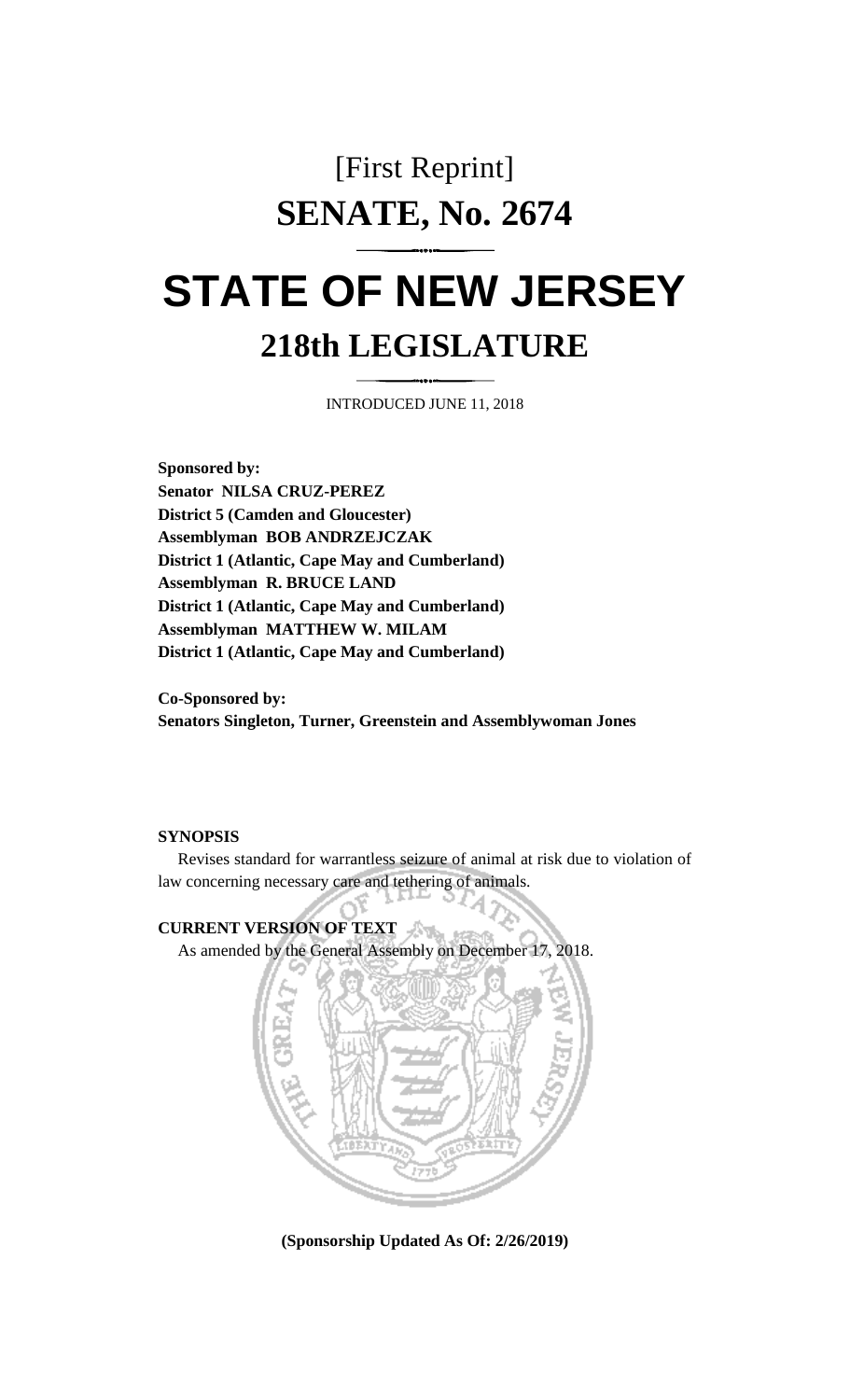**AN ACT** concerning the seizure of animals under certain circumstances and amending P.L.2017, c.189. **BE IT ENACTED** *by the Senate and General Assembly of the State of New Jersey:* 1. Section 7 of P.L.2017, c.189 (C.4:22-17.7) is amended to read as follows: 7. a. Upon a showing of probable cause that there has been a violation of P.L.2017, c.189 (C.4:22-17.1 et seq.) and submission of proof of issuance of a summons, a court of competent jurisdiction may issue, upon request, **[**an order**]** a warrant to any municipal humane law enforcement officer, humane law enforcement officer of a county society for the prevention of cruelty to animals, or other State or local law enforcement officer to enter onto the private property where a dog, domestic companion animal, or service animal is located and take physical custody of the animal. b. Notwithstanding the provisions of subsection a. of this section, or any other law, or any rule or regulation adopted pursuant thereto, to the contrary, any municipal humane law enforcement officer, humane law enforcement officer of a county society for the prevention of cruelty to animals, or other State or local law enforcement officer may immediately enter onto private property where a dog, domestic companion animal, or service animal is 25 located and take physical custody of the animal, if the officer has  $\underline{a}$ reasonable **[**suspicion**]** basis to believe that **<sup>1</sup> [**the animal is at risk 27 of imminent harm $\int_1^1$  due to a violation of P.L.2017, c.189 (C.4:22-17.1 et seq.) **<sup>1</sup> [**and requires**]** , **1** immediate assistance **1** is required**<sup>1</sup>** 29 to protect or preserve the animal's life or prevent  $\binom{1}{1}$  <u>serious</u><sup>1</sup> injury to the animal . c. Upon taking physical custody of a dog, domestic companion animal, or service animal pursuant to subsection a. or b. of this section, the person taking physical custody of the animal shall: (1) post immediately, in a conspicuous place at the location from which the dog, domestic companion animal, or service animal was taken, the notice required pursuant to subsection d. of this section to the owner or person with custody or control of the dog, domestic companion animal, or service animal; and (2) send by registered or certified mail and by ordinary mail the notice described in subsection d. of this section to the address of the location from which the dog, domestic companion animal, or service animal was

taken into physical custody.

 d. The notice required pursuant to subsection c. of this section shall: (1) provide a description of the dog, domestic companion

**EXPLANATION – Matter enclosed in bold-faced brackets [thus] in the above bill is not enacted and is intended to be omitted in the law.**

**Matter underlined thus is new matter.**

**Matter enclosed in superscript numerals has been adopted as follows:**

**Assembly floor amendments adopted December 17, 2018.**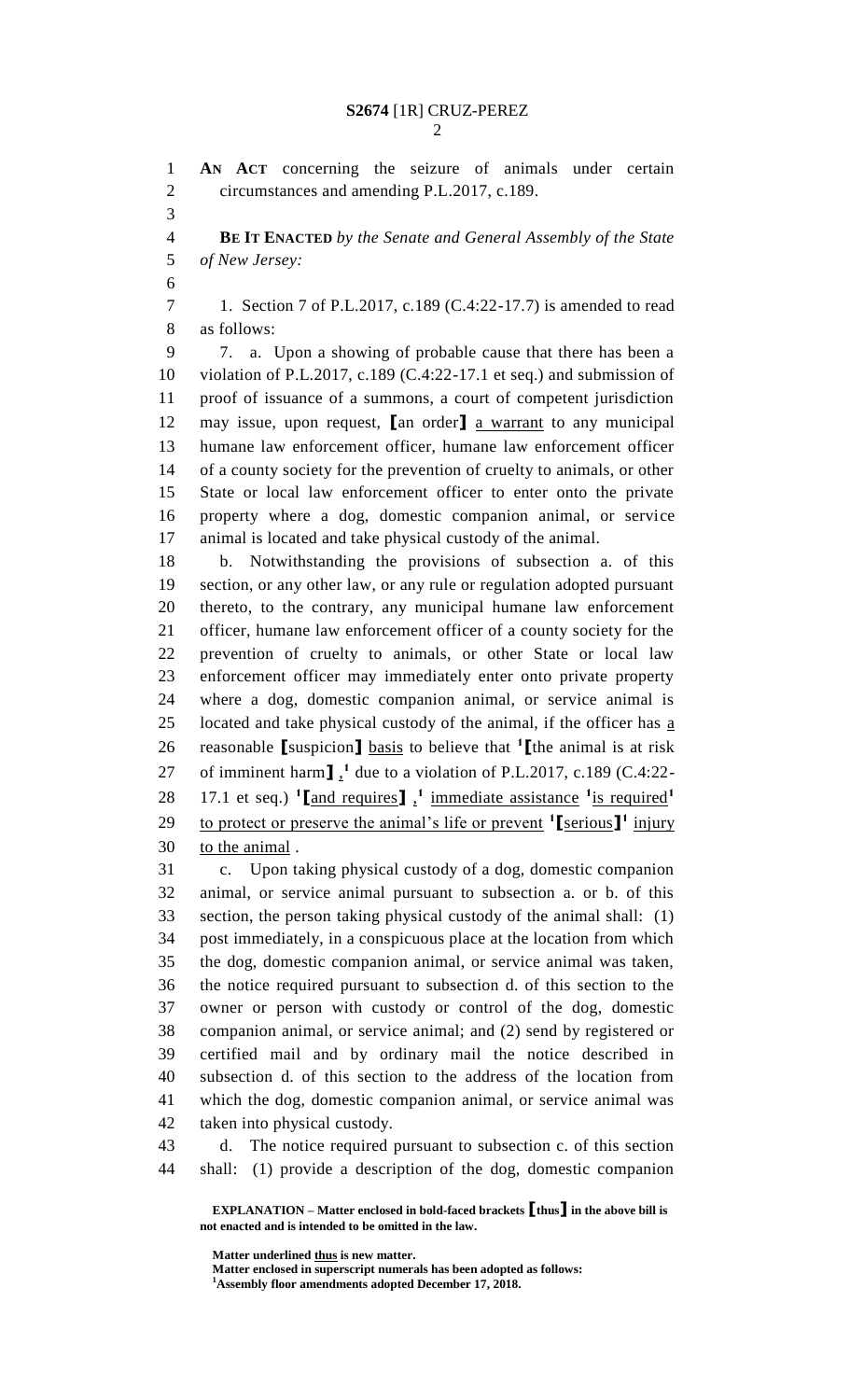animal, or service animal; (2) state that the dog, domestic companion animal, or service animal may be euthanized upon a veterinarian's written determination of medical necessity as required by subsection e. of this section; (3) state the statutory authority and reason for taking custody of the dog, domestic companion animal, or service animal; and (4) provide contact information, including at least the name of any applicable office or entity, the name of a person at that office or entity, and a telephone number for the owner or person with custody or control of the dog, domestic companion animal, or service animal to obtain information concerning the animal, the alleged violation, and where the animal is impounded.

 e. A dog, domestic companion animal, or service animal taken into physical custody pursuant to subsection a. or b. of this section shall be placed in a licensed shelter, pound, or kennel operating as a shelter or pound to ensure the humane care and treatment of the animal. If, after the dog, domestic companion animal, or service animal has been taken into physical custody, a licensed veterinarian makes a written determination that the animal is in intractable and extreme pain and beyond any reasonable hope of recovery with reasonable veterinary medical treatment, the animal may be euthanized. At any time while the licensed shelter, pound, or kennel operating as a shelter or pound has custody or control of the dog, domestic companion animal, or service animal, it may place the animal in an animal rescue organization facility or a foster home if it determines the placement is in the best interest of the animal.

 f. A person shall be issued a correction warning prior to being cited for a violation of P.L.2017, c.189 (C.4:22-17.1 et seq.) unless the dog, domestic companion animal, or service animal involved in the violation was seized immediately pursuant to subsection b. of this section. A summons shall be served on the alleged violator as soon as practicable if:

 (1) after the seven days have elapsed from the date a correction warning is issued, no correction has been made; or

 (2) the dog, domestic companion animal, or service animal involved in the violation was seized immediately pursuant to subsection b. of this section.

 If the alleged violator is not the owner of the dog, domestic companion animal, or service animal, the person issuing the correction warning or summons, as applicable, shall also notify the owner of the animal of the violation and provide the owner with a copy of the issued correction warning or summons, as applicable.

 g. Any summons issued for a violation of P.L.2017, c.189 (C.4:22-17.1 et seq.) shall contain:

(1) a description of the violation and statutory authority; and

 (2) contact information identifying, at a minimum (a) the name of the investigating agency or office, and (b) the name of the officer

issuing the summons or investigating the alleged violation.